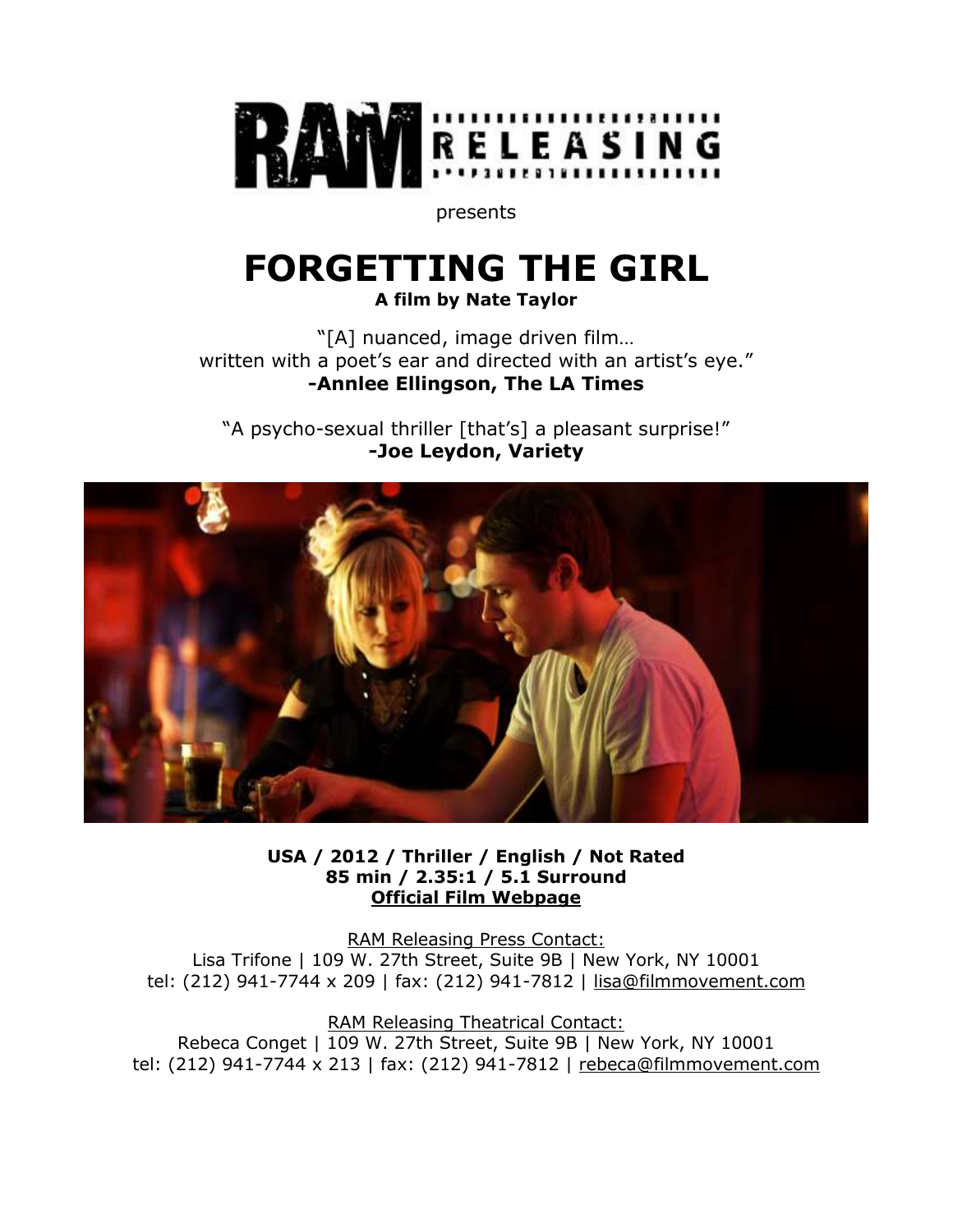#### **FULL SYNOPSIS**

Kevin is obsessed with finding a girl who can help him forget his unpleasant past. However, all his encounters with the opposite sex inevitably go afoul, creating more awkward experiences than he can cope with. As the rejections mount, Kevin's futile search for happiness and love becomes overwhelmingly turbulent, forcing him to take desperate measures. Shot in a variety of NYC locales, from Hell's Kitchen to Greenpoint, *Forgetting the Girl* is a gritty vision of the city and its denizens. The tightly-woven drama blends recollections with reality to craft an intense character study of the psychologically-scarred protagonist. As beautiful as it is dark, the tense narrative slowly boils under the surface until it unleashes an unsettling climax that will not be easily forgotten.

### **ASSETS**

Official trailer for embedding/sharing: <http://www.youtube.com/watch?v=XcHL5lF5UQg>

Downloadable hi-res images: <http://www.ramreleasing.com/press>

## **DIRECTOR'S NOTES**

I got chills up my spine the first time I read the Forgetting the Girl script. The characters embodied a desperate yearning for happiness which resonated very personally with me – moving me to the point where I knew I had to turn this story into a film. I wanted to translate the thrill I had at reading the script into a thrill for viewers through a dark but beautiful, fully immersive cinematic experience.

To me, creating the right visual mood was crucial for incubating the unsettling themes and intense emotions of the story – they simply would not have emotional potency if presented in the wrong environment. I felt viewers needed to see the entire movie through the eyes of the protagonist Kevin Wolfe, witnessing everything with the distinct vision of a photographer who's artistic sensibilities had been warped by a tortured past. This perspective combined with the crumbling and lonely atmosphere of my own Hell's Kitchen neighborhood, offered a rich visual palette from which we shaped the vividly textured and beautifully gritty film.

Over the last several years, I have had the pleasure of slowly bringing this story to life. It was a truly independent production, only made possible by the passion and dedication of the many individuals involved. These determined efforts yielded a final film that I am very proud of, and happy to finally be able to share with audiences. I hope you enjoy viewing it as much as I enjoyed making it.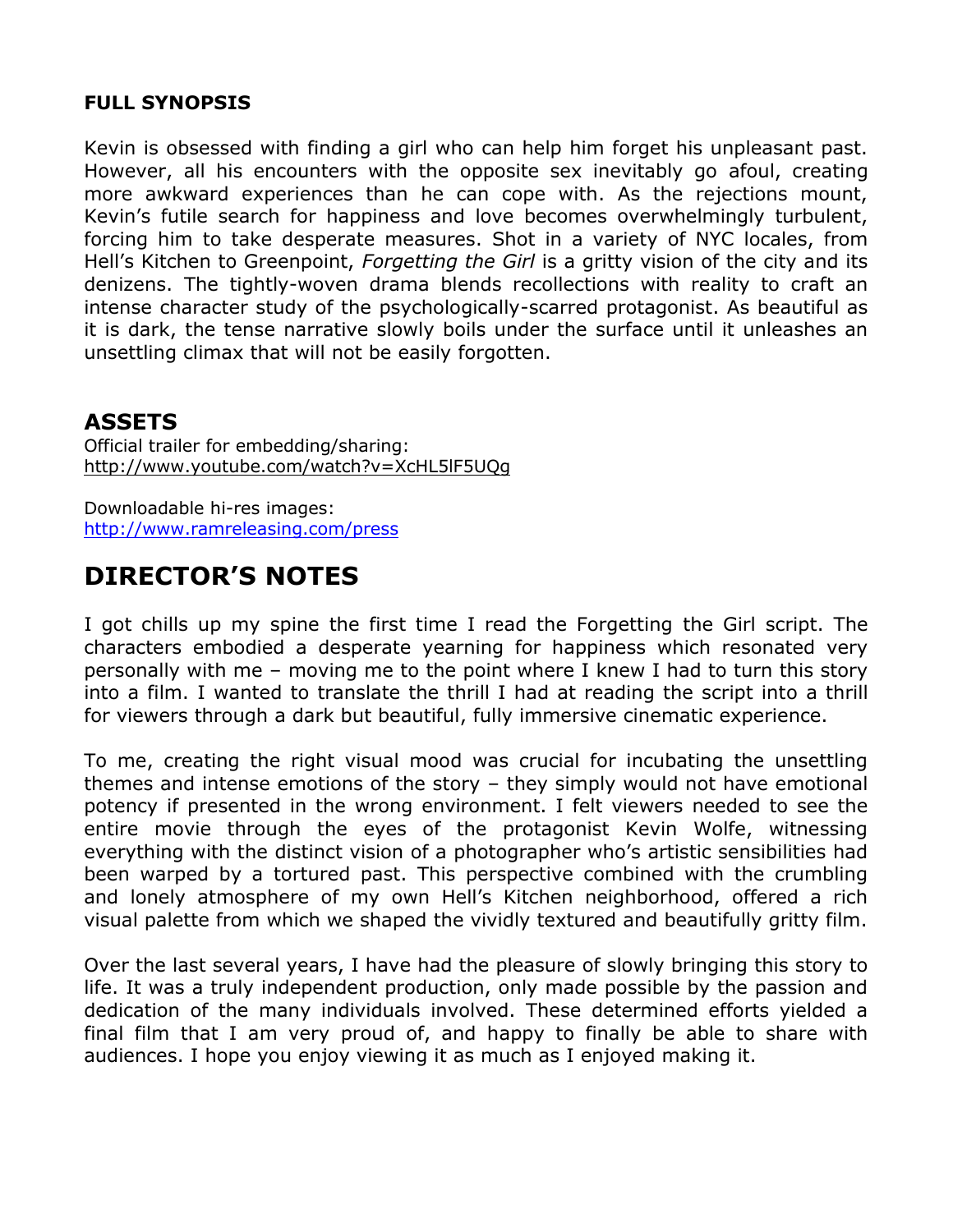## **Q&A WITH DIRECTOR NATE TAYLOR**

#### *How did this project start?*

Not the typical place you imagine indie films being born, Forgetting the Girl had its genesis in the heart of the commercial advertising industry. Writer Peter Moore Smith and I both work in advertising and collaborate together on certain ads. While we were working on a spot, I showed Peter some gritty, no-budget web commercials I had just shot. He took one look and said, "I have a script that I think you would really love". I read his screenplay and sure enough, it resonated very strongly with me. I immediately knew I needed to make it into a film.

In order to get momentum for the project, I harnessed my industry network to get some amazing people attached. Nearly our entire postproduction team ended up consisting of my commercial contacts who took a break from million dollar ads to work on our film in their offhours. This project really benefitted from the fact that there are a ton of talented artists doing commercial work who are hungry to dig into something more creative and edgy.

#### *What was the production like?*

The project was very ambitious: 18 days of shooting, in six-day-weeks, covering 5 ¼ pages of script per day, spread out in 24 different locations all over New York City. With such demanding requirements were forced to work in some pretty extreme conditions.

We spent one week shooting on a set we built inside a warehouse in Greenpoint, Brooklyn. It was the middle of August and the place didn't have any air conditioning, so it was like working inside a huge brick oven. To make it worse, we had a ton of big, hot, tungsten lights running in there, which just pushed the temperature to unbearable levels. We could run fans between takes, but had to turn everything off for sound when we were rolling. It was brutal, especially for our cast who were just sitting under those lights, cooking. It made shooting out on the famously humid NYC streets seem pleasant in comparison.

#### *Is it true you hid subliminal visuals in the film?*

We imbedded a number of concealed images throughout the whole film. Mostly very brief flashes designed to create a subconsciously unsettling tone to the movie. For instance, we used short bursts of static as transitions between different time periods in the storyline. They each only last a few frames, but within them there are distorted shots foreshadowing tragic events later in the film. The opening credits and all the dream-like flashbacks have ghosted figures appearing in them. Most people in the theatre won't be able to see this stuff, but once the movie is on Blu-ray, fans will definitely hunt down all of these "easter eggs".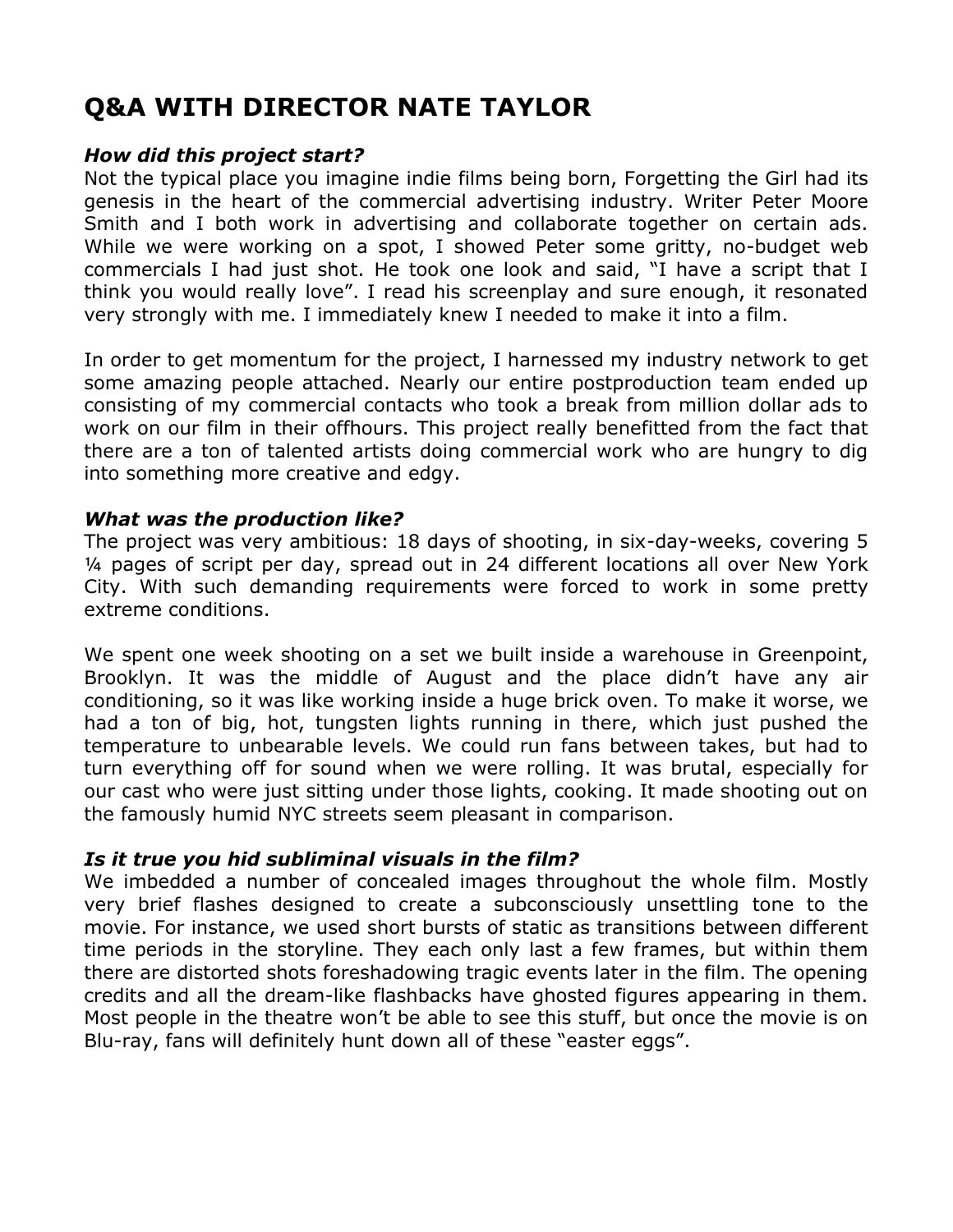#### *The footage has a beautiful look to it, what did you shoot on?*

While our cameras were nothing special (two RED One cameras with Zeiss Master Prime lenses) we did have a unique rig to mount them on. Our cinematographer, Mark Pugh, built this cool, one-of-a-kind hybrid of a steadicam and a short jib, which I dubbed the "stegosaurus". It was basically a 5' arm stabilized by gyros, hanging from hook attached to a body brace. It gave a really fluid quality to shots, sexier than handheld, and with more range than a traditional steadicam. The only downside was, Mark would be hyper-focused on whatever he was shooting and would move the camera with no regards to what was happening to the backside of this rig. The rear end of the jib was covered with heavy counterweights and gyros, which would sweep wildly around behind him, invariably smashing anything fragile nearby. It reminded me of the spiked tail on a stegosaurus trashing everything in its wake.

#### *Were any scenes particularly difficult to shoot?*

There was a scene near the end of the movie that was really emotional and involved Lindsay Beamish having to sit in a bathtub for an extended period of time. We were shooting in a beautiful bathroom set we'd built in an empty warehouse, so as a set, it didn't have plumbing. We had to bring water in for the bathtub in big five-gallon jugs, which had to be heated first. However, the water heaters we got ended up malfunctioning, so all the water in the bathtub was freezing cold. And Lindsay has a phobia about drowning – to the point where she's never submerged her entire head underwater.

It was really hard asking her to sit in ice-cold water for an hour, and deliver some really intense emotions, all while dealing with the terror of being submerged. But of course Lindsay was undaunted. In fact, she sat in the water until her skin was so blue our stunt coordinator told us she needed to come out for her own safety.

#### *As an editor, were you tempted to cut the movie yourself?*

Not at all. Film is absolutely a synergistic craft, the best work comes from collaborating with talented artists at each step of the process. By the time I got to the edit suite, I had 5 years of mental baggage attached to every shot. I needed someone with a fresh perspective and impartial eye to help me make sense of it. Fortunately, I have a longstanding relationship with my editor Victoria Lesiw and we collaborate fantastically. The structure of the film was rather complex, with multiple storylines intertwining through several different non-linear timelines. Which meant that we could play with the order of scenes a lot. We spent many months crafting the right arc to the individual stories and the movie as a whole. You end up getting really close to the material, and need someone else to help you keep your perspective. I couldn't have done this movie without her.

#### *Did your extensive background in post-production affect how you approached the post process?*

We finished this film like it was a big budget national TV spot. With a 30 second commercial, it's so short you can really focus on every single frame and make sure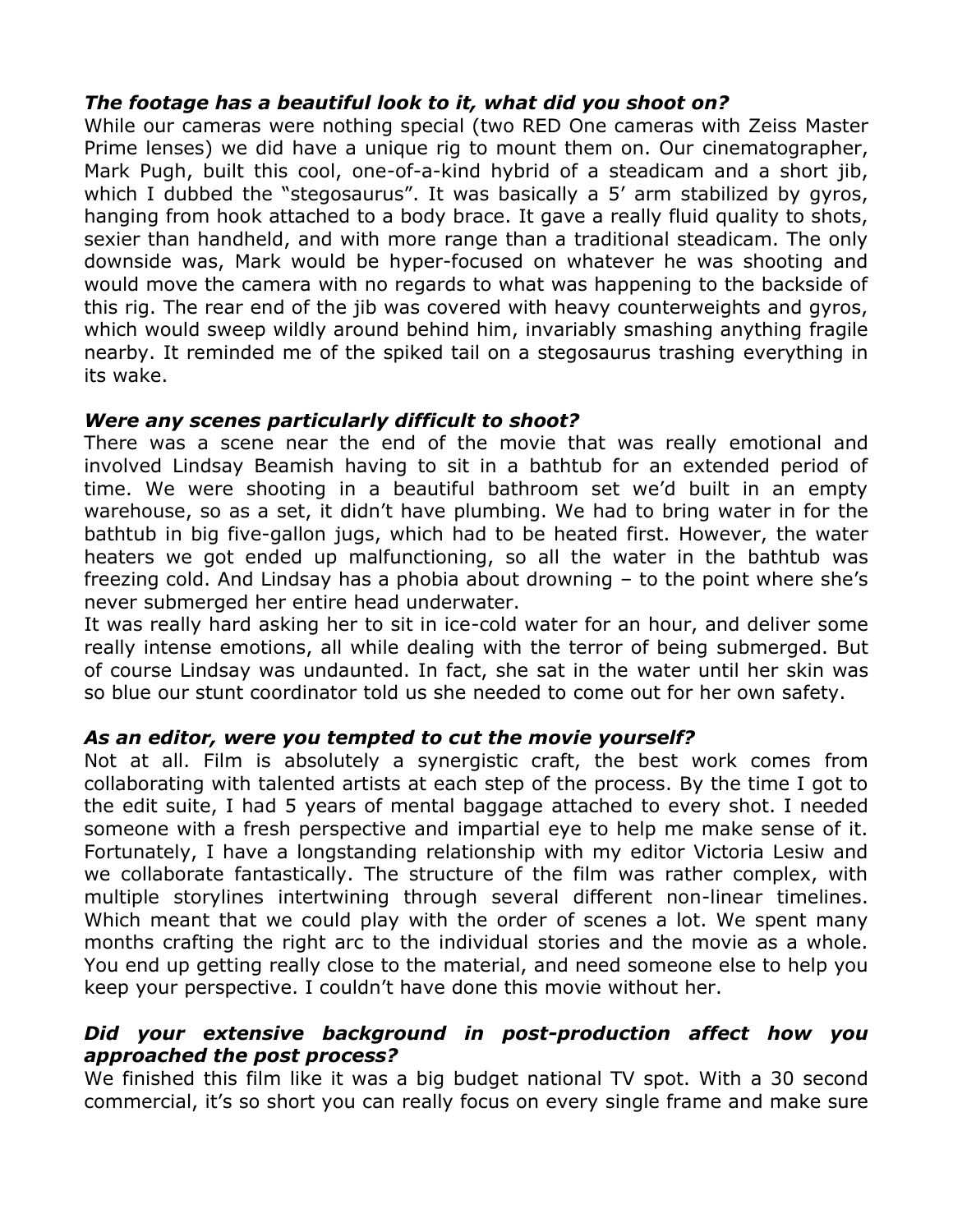everything's perfect. We applied the same high-end craftsmanship to this film – obsessing over all the meticulous details. Since this was an 85 minute movie rather than a 30 second spot, it meant an exhausting amount of work for everyone involved. We spent about 8 months color-correcting the final film, spending time crafting the palette of each individual shot. We ended up doing VFX and clean-up work on over 200 shots in the movie. Which is a ridiculous amount for a dialogue driven drama. Even though most viewers probably wouldn't notice the little things we adjusted, I'm a firm believer that all the details add up to affect the whole. For this particular story to have the proper emotional impact on viewers, the mood needed to carefully sculpted and controlled. All-in-all, it was a huge task for everyone involved, but imbued the film with an amazing visual atmosphere which accomplishes exactly what it needs to in terms of the viewer experience.

#### *Your lead actor, Christopher Denham has worked with a lot of big name directors; Martin Scorsese, Mike Nichols, Barry Levinson, was that intimidating for you as a first-time feature director?*

It was a little scary. Fortunately, I had insisted on two weeks of rehearsal time before production began. This gave me time to learn how Chris (and the other actors) worked and build a strong working relationship. We got to look at every scene in the movie together, so everyone was on the same page when we got to set.

I also read a number of pertinent books, including work by David Mamet, Sydney Lumet, Constantin Stanislavski, and Robert McKee. The book that had the most impact on me was Judith Weston's Directing Actors. It contained a wealth of wisdom about rehearsal techniques, scene analysis and utilizing the language of permission with other artists. It really helped mentally prepare me.

#### *What were your influences for this film?*

In terms of performances and tone, I watched Todd Fields's films Little Children and In the Bedroom a number of times. And Woody Allen's Match Point, which had a very effective transition from drama to thriller. Visually, I looked at a lot of dark films, including Clint Eastwood's Million Dollar Baby and David Fincher's Se7en and Fight Club. I pulled stills from some really lush and stylized films like Wong Kar Wai's 2046 and Baz Luhrmann's Moulin Rougue. Ultimately, the film that I ended up referencing the most was Adrian Lyne's Unfaithful. I really loved how it captured NYC and the visual mood it created.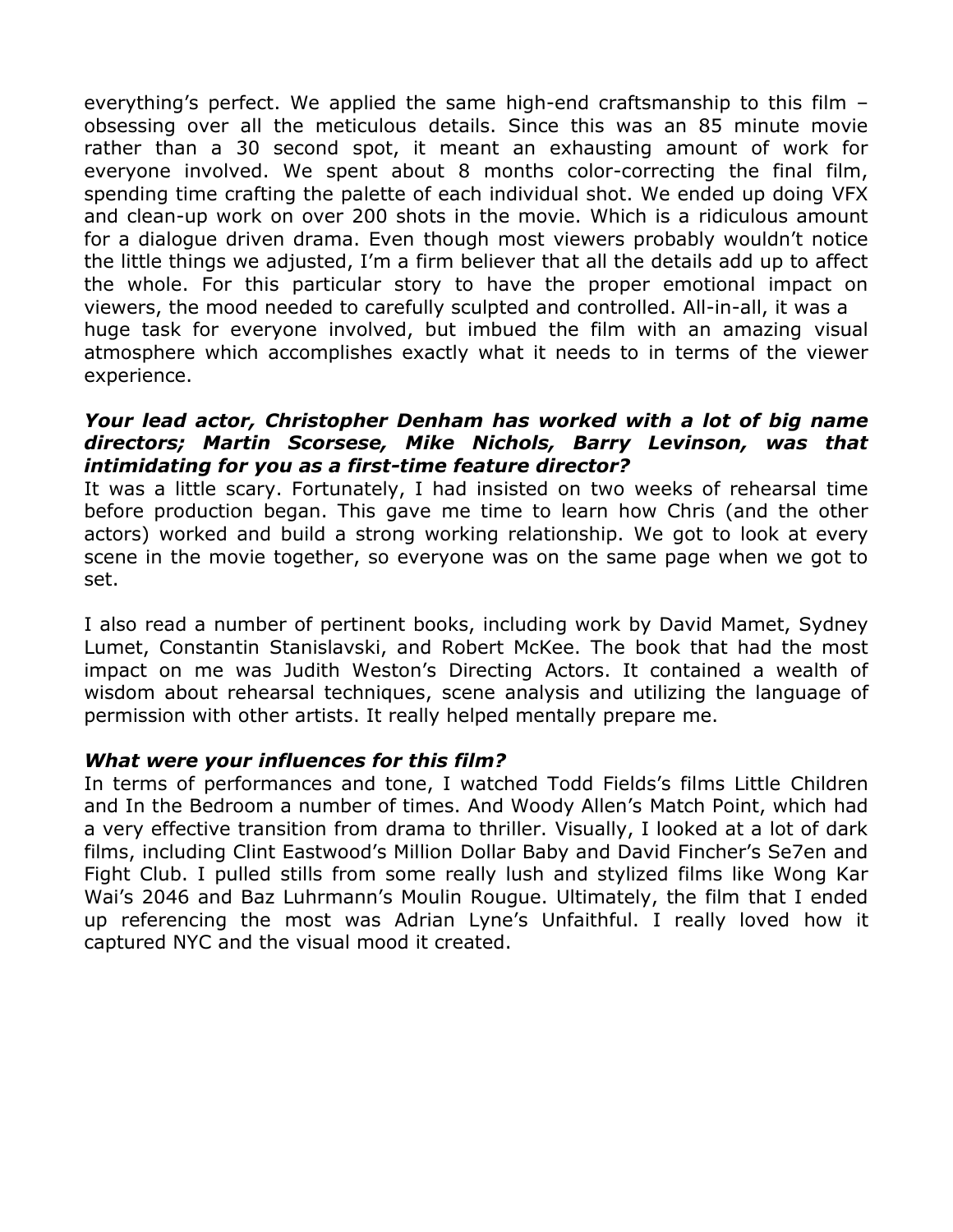## **Q&A WITH ACTOR CHIRSTOPHER DENHAM**

#### *What attracted you to this project?*

What initially attracted me to the project was the power of Peter's script. The elliptical, almost novelistic tone. It took its time and took me by surprise. Instead of offering easy answers, the script asked difficult questions. Can you ever forget your past? Should you? I also sensed Nate's excitement and vision for the project, which was contagious to everyone who came on board.

#### *What was the most difficult part of your role as Kevin Wolfe?*

In playing Kevin, I was playing someone who plays roles himself. He is a social chameleon, who presents a different face to different people. He's been wearing this face for such a long time, he's forgotten it's a mask. He doesn't really want to see what's underneath. Which is an interesting contradiction of character. A photographer who can't see. Who chooses to be blind to his own actions. It was important for Nate and I (and hopefully we pulled it off) to never convey any creepy tones. We really stressed Kevin's innocent and self-deprecating charm. The audience (like the characters) have to let their guard down around Kevin, otherwise Kevin could not exist.

#### *Did you do anything unusual to prepare for the film?*

In preparing to shoot *Forgetting the Girl*, we did something most independent films can't afford to do. We rehearsed. Coming from the theater, this was an immensely helpful bridge to build in approaching the character. Many actors are skeptical of rehearsal, because they think they are depriving themselves of some mystical spontaneity. For me, at least, rehearsals give your character an exoskeleton. They give you the chance to collaborate with the director, without the burden and expense of a film crew waiting for you to finish your existential conversation. I really credit Nate for fighting for rehearsal time. By the time we got to set, we had a collective consensus of what these scenes were about.

#### *What was the production like?*

There was a great sense of camaraderie on the set. When you don't have a lot of money, when you don't have a lot of time, all you have is effort. Everyone really gave a shit and gave it their all. It was a team effort. It was great to work with a great friend of mine, Paul Sparks. When you've worked with someone before, you sort of have a short hand. Paul likes to improvise and, unlike me, he can do it really well. You sort of hang on tight and see where Paul is going to take you. Some people always play themselves. Paul is somehow always someone else.

#### *You seem to be drawn to dark roles, why is that?*

People have claimed there is a common denominator of darkness under some of the characters I've played. I've never seen Kevin through that prism. I don't buy into that Manichean world-view where people fall into two camps: good or evil. No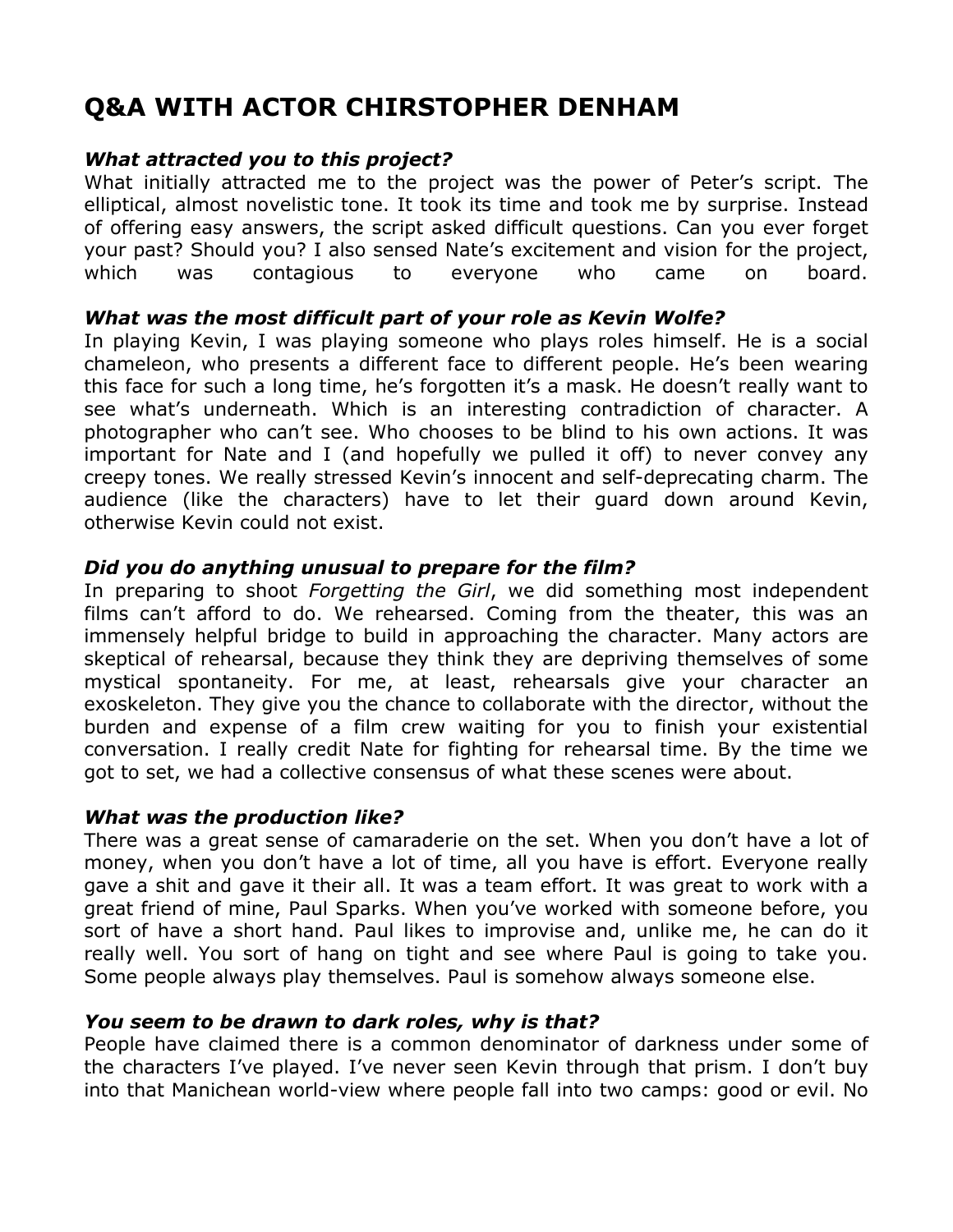person is one person. It depends on the day. Kevin wants what most of us want. Love. Forgiveness. Redemption. His self-imposed amnesia comes with a cost. That's Kevin's trajectory. By the end of the film, he remembers what he's forced himself to forget. He remembers who he is.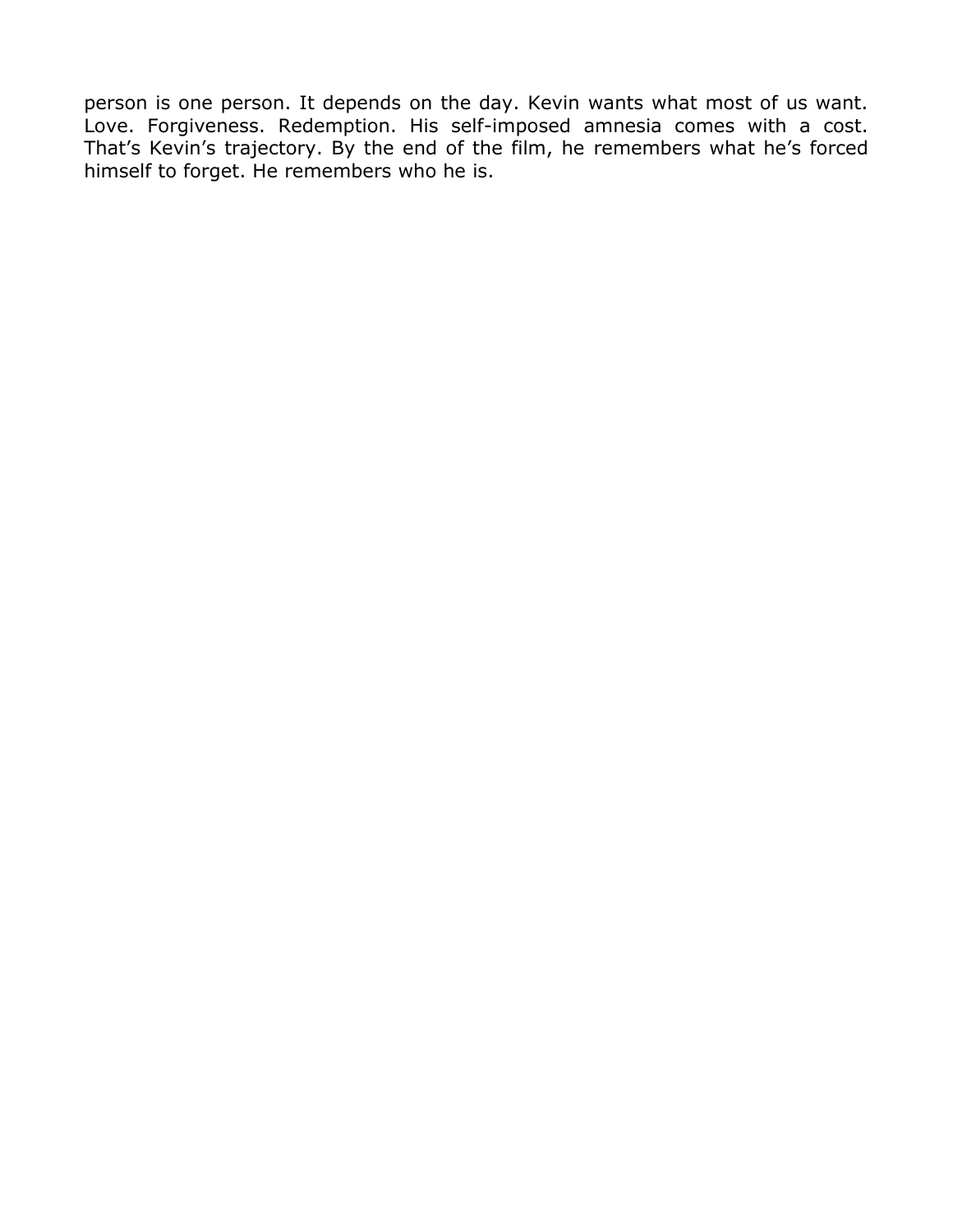## **CREW BIOGRAPHIES**

## **NATE TAYLOR, DIRECTOR**

Born of a documentary filmmaker father and a modern artist mother, creativity is in Nate Taylor's blood. He writes, directs, edits and performs improvisational video art as a club VJ. He has worked as a commercial editor for the last decade, cutting national ads for the likes of Pepsi, GE, and Verizon. Harnessing the story-telling talents he refined in postproduction, Taylor directed a variety of short-form projects, ranging from music videos to spec commercials. One of his viral pieces, a mock movie trailer set in the popular World of Warcraft video game entitled "MMOvie", was a massive online success, garnering millions of hits around the globe.

Taylor got his start working in long-form by editing on the indie feature *Kissing Jessica Stein*. Inspired by the passion of the filmmakers, he set out to make his own film, *Forgetting the Girl*. He spent five years developing the project and raising financing, until the summer of 2008 when casting and pre-production finally began. Not two months later, the nation suffered a major economic crash, and the project ground to a halt as a majority of its financing evaporated. Undaunted, Taylor drastically reduced the budget, self-financed a portion of it, and found the remaining backing from Executive Producer Dennis Wallestad. Moving forward on a shoe-string budget, production resumed the following summer, and was successfully completed.

Taylor lives with his wife Talya and their son Grayson on Manhattan's upper west side. He is currently developing two new features; an animated family film, The Boy & The Bat, co-written with *Forgetting the Girl* writer Peter Moore Smith; as well as his first solo screenplay, *Tripping the Light*, a modern day fantasy set in NYC's gothic nightclub scene.

## **PETER MOORE SMITH, WRITER**

Peter Moore Smith is the award-winning author of two novels, Raveling (2000) and Los Angeles (2005), both published by Little Brown. Raveling won Best Audio Book of the Year, was optioned for a three year period by Warner Brothers, and was also nominated for a prestigious Edgar Award (the Oscars of the mystery genre) in the Best First Novel category. Both novels were published internationally, with editions appearing in the United States, throughout the United Kingdom, France, Germany, Holland, Sweden, and Japan. Smith has also published short fiction in a number of literary magazines and journals throughout the U.S.. One of his stories, "Oblivion, Nebraska," received a coveted Pushcart Prize.

In film, Smith has extensive production experience and has written and creativedirected big-budget television commercials for Pepsi, Visa, GE, and many other national clients. He is an award-winning Executive Creative Director at Satchi &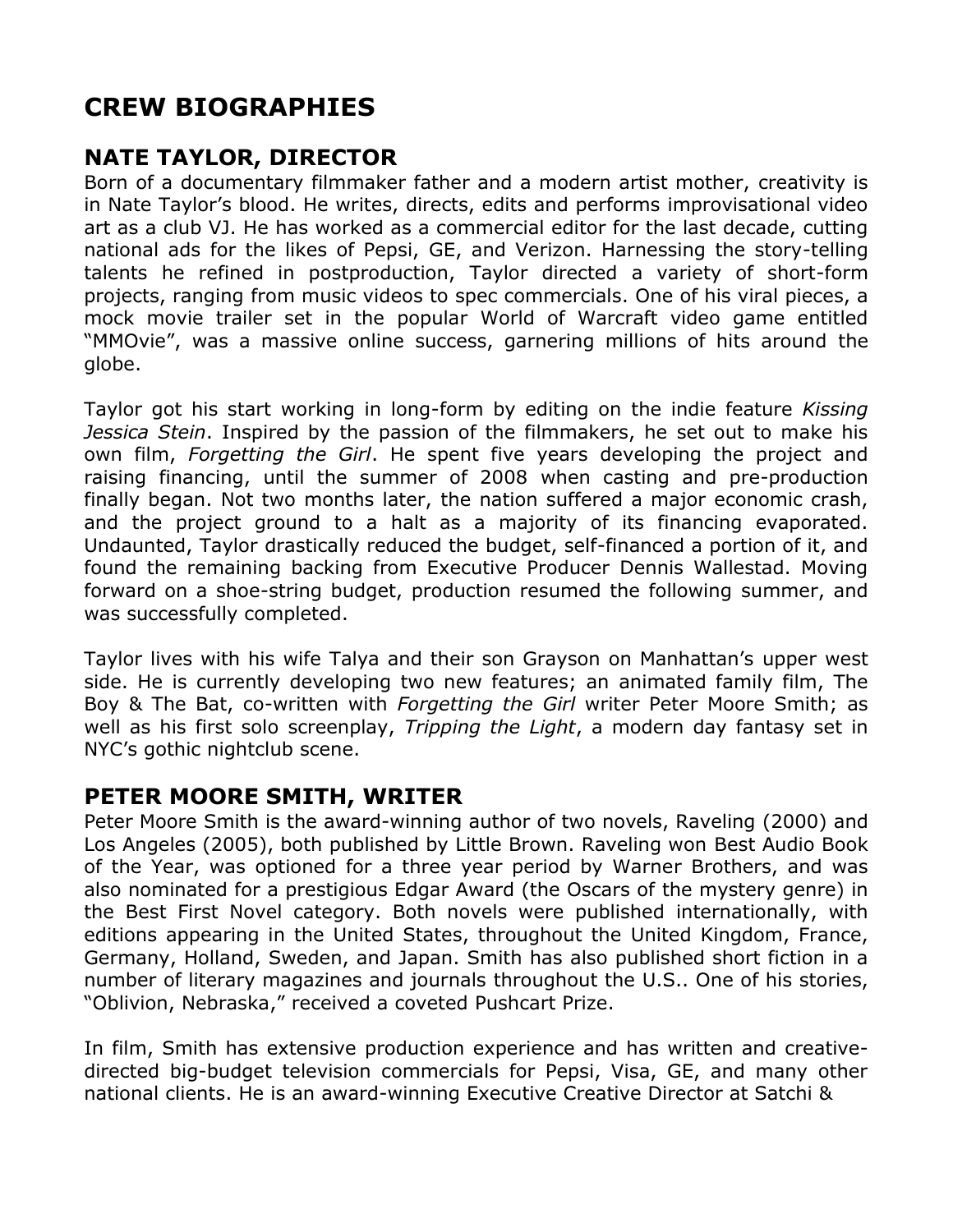Satchi, one of the world's largest advertising agencies. His work has garnered numerous awards, including Gold Lions from Cannes. *Forgetting the Girl* is his first screenplay.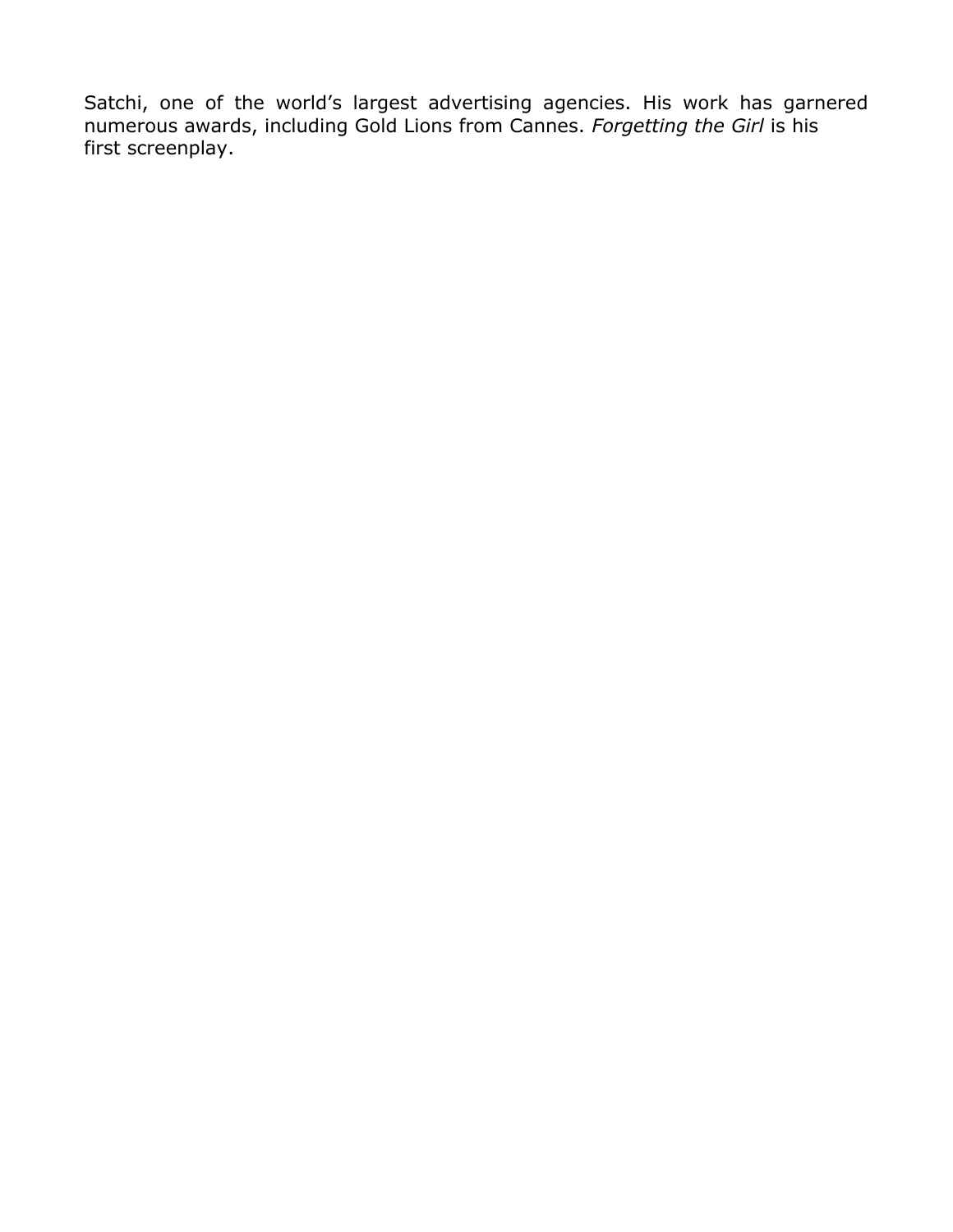## **CAST BIOGRAPHIES**

### **CHRISTOPHER DENHAM**

*(Argo, Charlie Wilson's War, Shutter Island)*

Chicago native Christopher Denham was most recently seen in Ben Affleck's multiple Oscar-winning, *Argo* and the thriller, *The Bay* directed by Barry Levinson. He also starred in, *Sound of My Voice*, which debuted at the 2011 Sundance Film Festival. Other film credits include, *Shutter Island*, *Enter Nowhere*, *Restive*, *Duplicity* (alongside Julia Roberts and Clive Owen), *Charlie Wilson's War*, *Camp Hell*, *Bottleworld*, and *El Camino*. He made his feature directorial and writing debut with *Home Movie*, starring Adrian Pasdar. His second screenplay, *Attachment*, is currently in production, starring Sharon Stone with Tony Kaye directing. Television credits include "Rubicon", "Law & Order", and the movie of the week, "Two Families". On stage, Denham appeared on Broadway with Danny Glover in the Pulitzer Prize-winning *Master Harold and the Boys* and in Martin McDonagh's *The Lieutenant of Inishmore*. His Off-Broadway credits include *Wintertime* and Adam Rapp's *Red Light Winter*, for which Denham won a Lucille Lortel Award.

## **LINDSAY BEAMISH**

#### *(Short Bus, The Greatest, Scorched)*

Born and raised in Los Angeles, Lindsay Beamish attended UC Santa Cruz, where she received her degree in Theater Arts. Soon after moving back to Los Angeles, she did guest starring roles on such shows as "The Pretender", "Strong Medicine", "The Gilmore Girls" and "CSI: Crime Scene Investigation". Lindsay started to make her mark on the indie film world when she starred in Miranda July's short film "Nest of Tens". She landed a number of roles in independent films, including the lead in John Cameron Mitchell's critically acclaimed film, *Shortbus*. She also appeared in *The Greatest*, with Susan Sarandon, Pierce Brosnan and Carey Mulligan. Lindsay took a brief hiatus to get her MFA in Creative Writing from the University of Wyoming. She is now back in Los Angeles and will soon be seen starring opposite Christopher Denham in *Forgetting the Girl*.

### **ELIZABETH RICE**

#### *("Mad Men", From Within, Odd Girl Out)*

At the tender age of eight, Elizabeth Rice appeared in her first play, and was hooked on acting ever since. She continued to perform avidly, until at age fifteen she moved to Los Angeles, and her professional acting career took off. Since then, Rice has appeared in a variety of episodics, including "CSI", "Without A Trace", "Boston Public", and "ER". She also landing a recurring role on AMC's hit show "Mad Men". In film, she was drawn to the creativity and artistry of independent productions, starring in *From Within* with Thomas Dekker, and playing the romantic interest in *Forgetting the Girl*. Most recently, she wrapped the lead in *Samaritan* produced by Dan Dubiecki (*Juno*).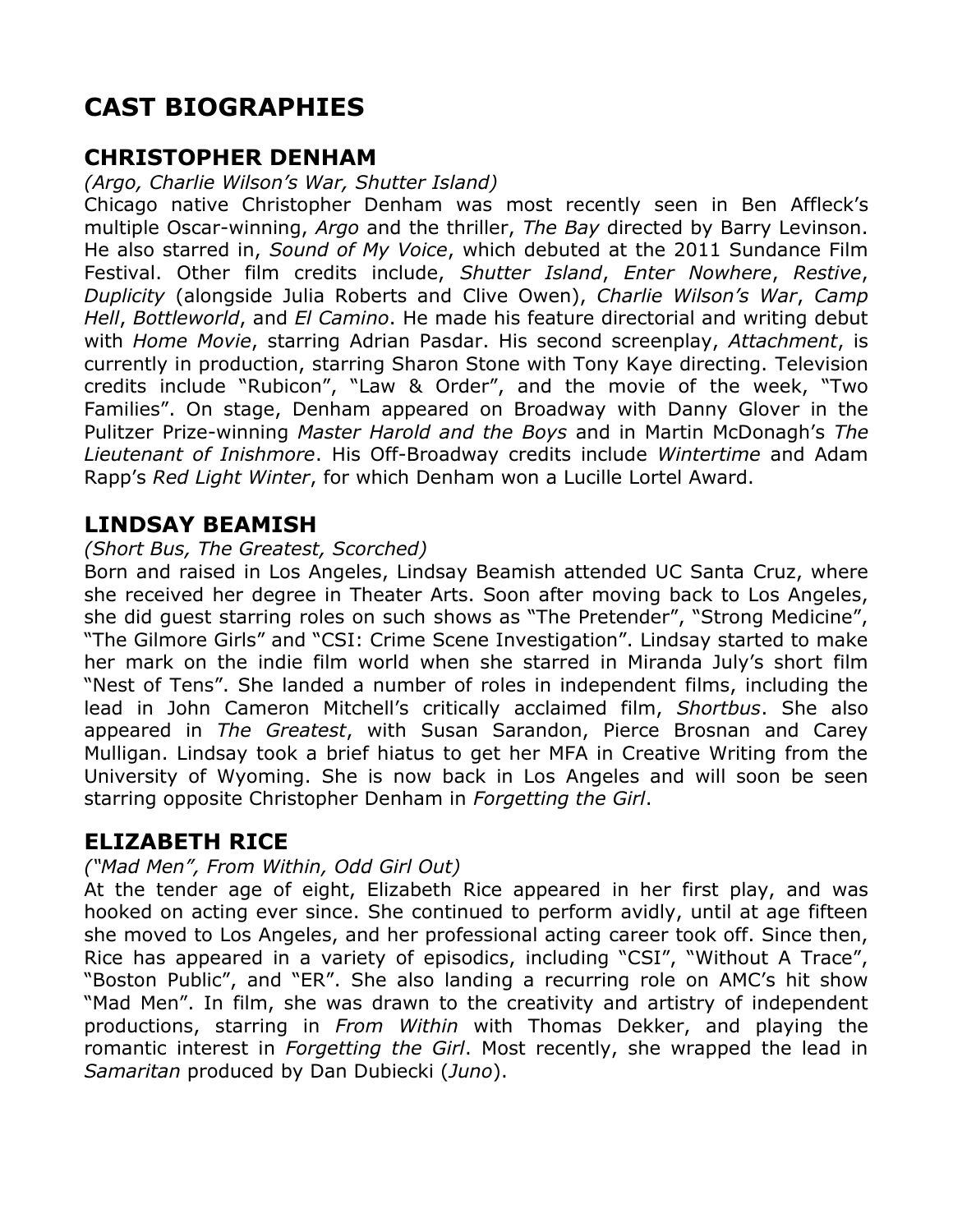### **ANNA CAMP**

*(Pitch Perfect, The Help, "The Mindy Project")* Southern beauty Anna Camp just wrapped production on *Goodbye to All That* with Heather Graham. She also recently appeared in the musical comedy *Pitch Perfect* and *The Help*, Tate Taylor's award-winning civil rights tale. In television, Camp has entertained as a co-star on "The Mindy Project" and with recurring roles on "The Good Wife", AMC's "Mad Men", and HBO's "True Blood". She has made appearances in a variety of other episodics including "Glee", "The Office", and "Numb3rs". Not confined to the screen, Camp has also graced the stages of Broadway, recently starring in Zach Braff's *All New People* and in *Equus*, where she appeared completely nude next to *Harry Potter*'s Daniel Radcliff.

## **PHYLLIS SOMERVILLE**

*(The Curious Case of Benjamin Button, Little Children, Lucky You)*

Phyllis Somerville, daughter of a minister and a librarian, was born in Iowa City, Iowa. The acting dream came early when she sang songs and recited pieces at Holiday Pageants and covered dish dinners. This dream was expanded at age four by a trip to New York City where she remembered Yankee Stadium, the subway, and Radio City Music Hall. She decided then and there, that she wanted to be a Yankee, a New Yorker, and a Rockette. Somerville's most treasured roles include; Wilma in *Over Here* (Schubert), Hannah in The *Spitfire Grill* (Playwrights Horizons), Helen in *Happiness* (Lincoln Center), Jesse in *Night Mother* (National Tour), Andromache and Athena in *The Greeks* (Hartford Stage), Dorothy Russell in "NYPD Blue", May McGorvey in *Little Children*, Grandma Fuller in *The Curious Case of Benjamin Button*, Ruby in *Forgetting the Girl*, Marlene in "The Big C", and Mrs. McGarrick in *Stoker* with Nicole Kidman. Phyllis is a member of the Labyrinth and loves doing the kids' plays at the 52nd Street Project (and once got to play a New York Yankee). So she's been a Yankee and she's been a New Yorker 40 years, but Ms. Somerville has not been a Rockette… yet.

### **PAUL SPARKS**

*("Boardwalk Empire", Rachel Getting Married, Synecdoche NY)*

Oklahoma-born Paul Sparks is an award-winning veteran of American theatre dubbed "mesmerizing" by the New York Times. In 2004, he worked with playwright Adam Rapp to originate the role of Baylis in the London production of *Blackbird*, a role he repeated in New York earning him a Drama Desk nomination. The play was then adapted into a film, and Sparks reprised the role a final time. In 2009 he appeared on Broadway opposite Mary Louise Parker in *Hedda Gabler*. In film, Sparks most recently completed work on the film *Mud*, Jeff Nichols's followup to the award-winning *Take Shelter*. Other upcoming film appearances include *Return* with Michael Shannon, and *Sparrow's Dance* with Marin Ireland. On television, Sparks stars as Mickey Doyle in HBO's award-winning series "Boardwalk Empire". He has also made appearances on the HBO miniseries "Mildred Pierce", all three NY versions of "Law & Order", "Brotherhood", and "Trinity."